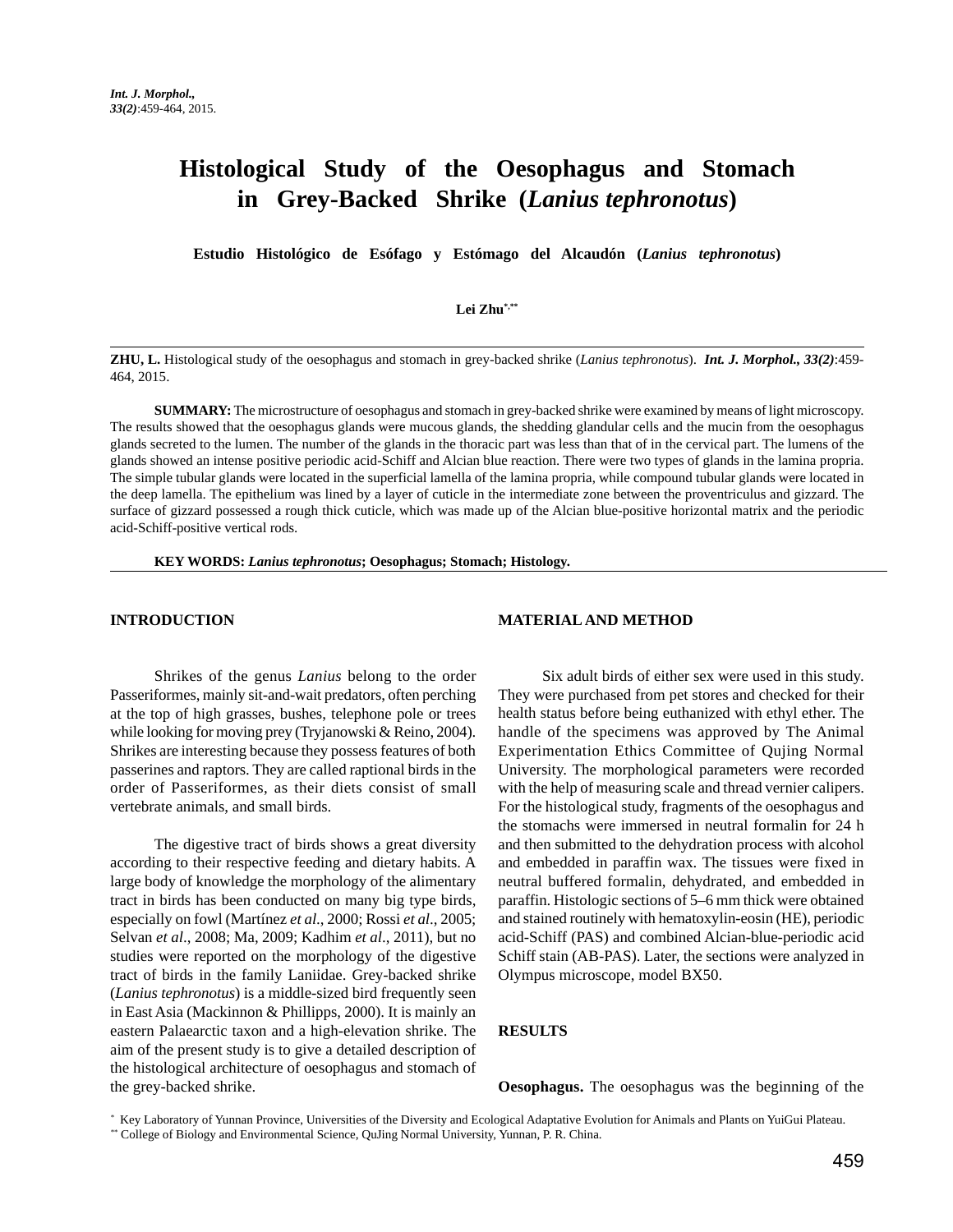dissect tract and connected the oropharynx and the proventriculus. The length of the oesophagus was 43–44 mm. The wall was distensible muscular organ and thin, only 0.8– 1.1 mm. The crop was absent. The oesophagus was divided to two parts: the cervical part and the thoracic part, by the entrance of the thoracic. The length of the cervical part was 32–33 mm, and the length of the thoracic part was 11–12 mm.

The wall of the oesophagus was constituted by the following layers: mucous membrane, muscular, and serosa. The muscous membrane, not keratinized, was lined by

stratified squamous epithelium. There were 10–20 mucous glands in the lamina propria. The glands were extended from the lamina propria to the epithelium, and some occupied the whole mucous membrane (Fig. 1A). The cells lined the glandular lumens characterized as high column appearance and flat basal nucleus. The glands were surrounded by a thin layer of smooth muscle, and the cells were multilaminar in the floor of the glands. The lumens of the glands showed an intense positive PAS and AB reaction (Fig. 1B, C). The shedding gland cells and the mucin from the oesophagus glands secreted to the lumen, which was easy to discriminate from PAS reaction and even occupied the whole lumen of the oesophagus. The



Fig. 1. The histological sections of the esophagus. A. The stratified squamous epithelium (S) of the cervical parts of the oesophagus. G, oesophagus glands; L, the lymphoid infiltration. HE Stain. X200 B The esophagus glands (G) showed a positive PAS reaction, the mucin and the glandular cells were to make up the content (C) which occupied the lumen of the organ in the cervical part of the esophagus. PAS stain X100 C The esophagus glands (G) and the mucin showed a positive AB reaction. LM, lamina muscularis mucosa; ML, muscular layer. Combined AB-PAS stain. X100D. The mucin in the glands (G) was all secreted in the thoracic part. LM, lamina muscularis mucosa; ML, muscular layer. PAS stain X100.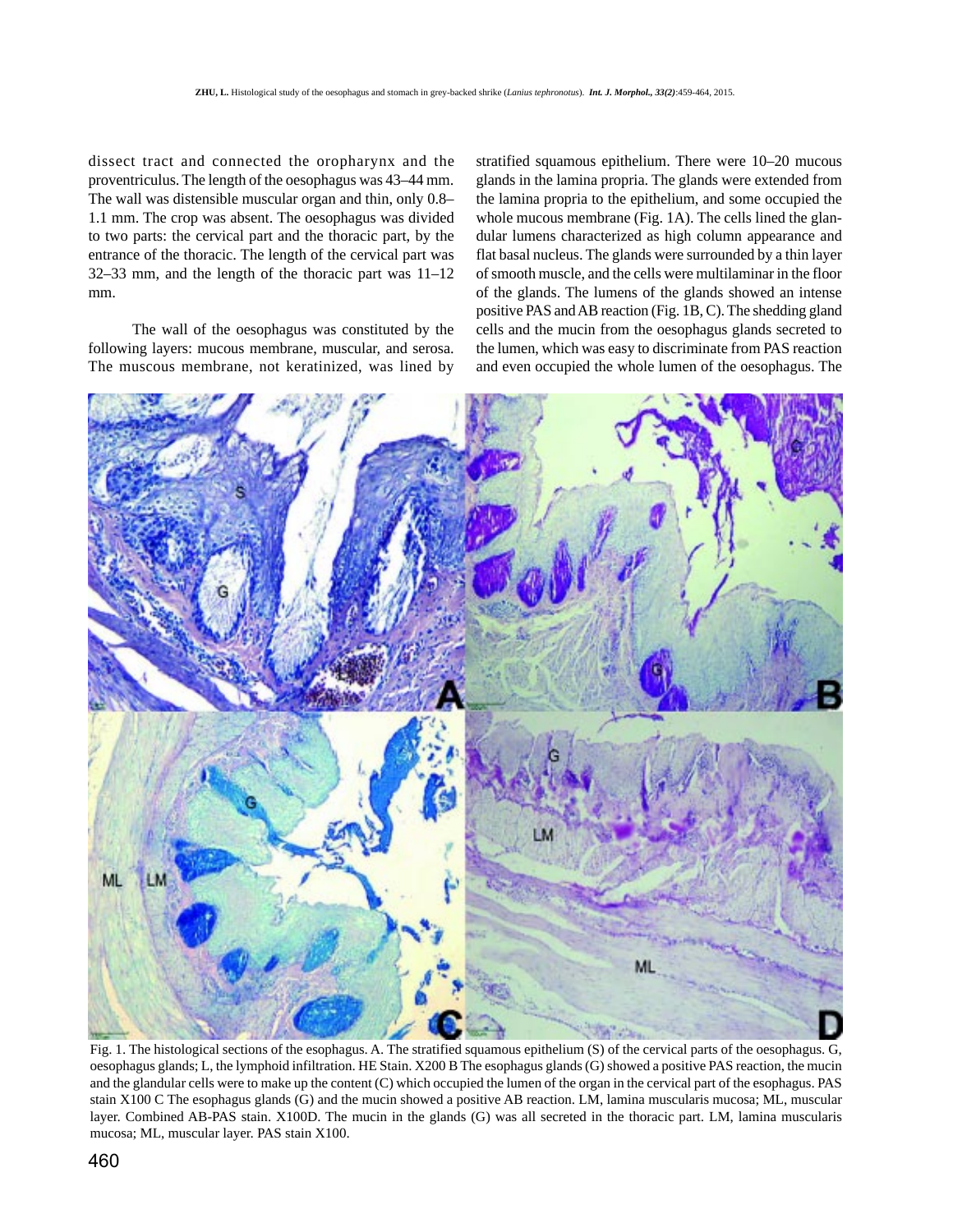number of the glands in the thoracic part was less than that of in the cervical part. The mucin of the esophagus glands were almost secreted in the thoracic part, leaving the smooth muscle which surrounded the glands (Fig. 1D).

The tunica submucosa was absent. The lamina muscularis mucosa was longitudinal muscle of 0.1–0.2 mm in thickness. Many nodular lymphatic tissues were located upon the glands and sometimes extended into the tunica submucosa. The muscular layer was circular muscle of 0.3–0.5 mm in thickness. The loose connective tissue in the lamina propria showed a weak positive PAS reaction. The serosa consisted of many blood vessels and loose connective tissues.



Fig. 2. The histological sections of the stomach. A. The surface of the simple tubular glands (S) and the lumen of the compound tubular glands (LG) showed a positive PAS reaction. L, lobule of proventricular glands. LM, lamina muscularis mucosa; ML, muscular layer. PAS stain X100 B.The simple tubular glands (S) and the lumen of the compound tubular glands (LG) showed an intensive positive AB reaction, while the lumen of the peacock tail-liked glands (P) and the cuticle(C) showed a positive PAS reaction in the junction between the proventriculus and the gizzard. Combined AB-PAS stain. X100 C The surface of gizzard possessed a rough thick cuticle (C). S, simple tubular glands; OM, oblique muscle. HE Stain. X100 D The horizontal koilin (white arrow) was AB-positive, while the vertical koilin (black arrow) was PAS-positive in combined AB-PAS stain. X200.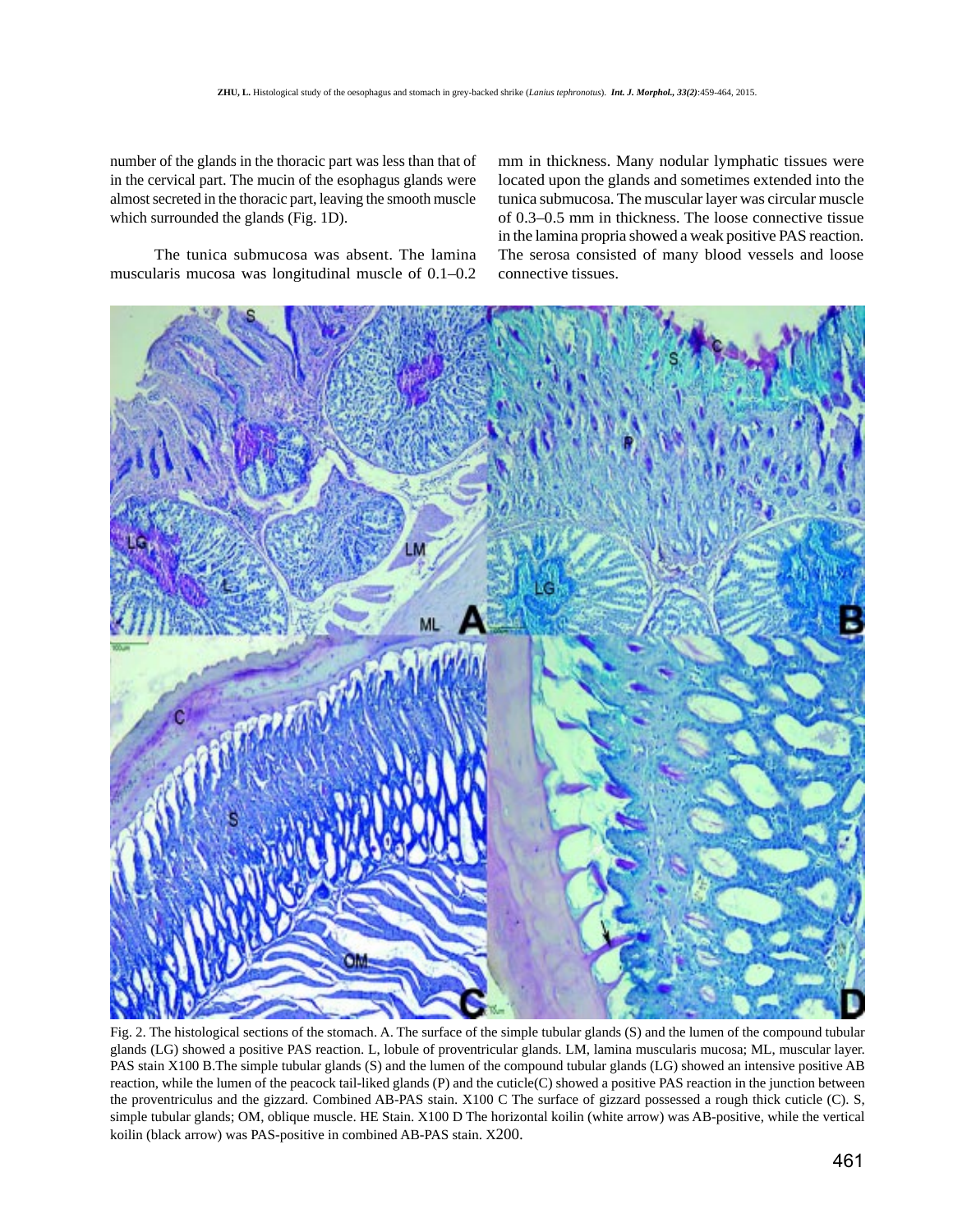**Proventriculus.** The mucous membrane of proventriculus threw into folds and sulci, which was lined by simple columnar epithelium. There were two types of glands in the lamina propria. The simple tubular glands were located in the superficial lamella of the lamina propria, while the compound tubular glands were located in the deep lamella. The glandular cells lining the folds and the crypts were high columnar cells, with basal nuclei and acidophilia cytoplasm. The compound tubular glands were made up of many lobules separated by a thin layer of connective tissue, and every lobule secreted mucin through one secreting duct. Every secreting duct was opened to the lumen as a papilla. The lumens of the compound tubular glands were lined by high columnar cells, with hyaline cytoplasm and flat nuclei. The cells lining the secreting ducts and the lumen showed an intense positive action in PAS reaction (Fig. 2A). Some diffuse lymphoid cells were located upon the surface glandular cells. The glandular cells were basophilia and showed a negative PAS and AB reaction. The lamina muscularis mucosae were two layers. The interior layer had variable thickness and located upon the simple tubular gland, while the outer one was a layer of discontinuous longitudinal smooth muscle and located upon the compound tubule glands. Some nodular lymphatic tissues were located in the connective tissues that separated the lobules. The submucosa layer was a layer of loose connective tissue. The muscular layer, constituted by circular muscle, was not well developed. The tunica externa was formed by connective tissue rich in blood vessels and nervous plexus.

The epithelium was lined by a layer of cuticle in the intermediate zone between the proventriculus and gizzard. The glands upon the simple tubular glands were peacock tail-liked, while the length of simple tubular glands and the thickness of the interior layer of lamina muscularis mucosae were reduced. The simple tubular glands and the lumen of the compound tubular glands showed an intensive positive AB reaction, while the lumen of the peacock tailliked glands and the cuticle showed a positive PAS reaction (Fig. 2B).

**Gizzard**. The surface of gizzard possessed a layer of rough cuticle, which was 112–140 mm thick and showed a positive PAS reaction. The epithelium showed many folds, and was lined by simple columnar cells. The cells were high columnar appearance, with basal nucleus and hyaline cytoplasm. Some crypts were in the surface of the epithelium, and the bases of the crypts were the open of the gizzard glands. The gizzard glands were simple tubular glands, located in the lamina propria. The glands were divided to two parts: cervical parts and body parts. The cervical parts were more restricted than the body parts.

The secretions in the lumen of cervical parts were eosinophilic like the cuticle. The cells in the body parts were basophilia and the lumens normally were vacant (Fig. 2C). The lamina muscularis mucosae were absent. The muscular layer was very thick and made up of interior oblique muscle and outer circular muscle. The tunica serosa was constituted by connective tissues that were rich in blood vessels and nervous plexus.

The cuticle was made up of the horizontal matrix, the vertical rods and shedding epithelial cells. The horizontal matrix was located between the cuticle and the surface epithelium, secreted by the surface glandular cells; while the vertical rods secreted by the simple tubular glands and existed in the lumen of the glands. The horizontal matrix and the vertical rods were easy to discriminate in combined AB-PAS stain, as the horizontal koilin was AB-positive, while the vertical koilin was PAS-positive (Fig. 2D). This showed that the horizontal matrix were acid and neutral mucopolysaccharide, while the vertical rods was acid.

### **DISCUSSION**

The oesophagus in the entrance of the thoracic normally expanded to form an organ called crop. The oesophagus of the grey-backed shrike did not have crop, this was in according with the finding in other Passeriformes birds (Rajabi & Nabipour, 2009). The crop was a storage organ where the ingested food was moistened by the mucous secreted by the oesophagus and crop glands. The food of grey-backed shrike was affluent, and they had the habit of storing the food, such as putting their food on the branches of trees, so they did not need the crop to store the food. Additionally, they had the habits of shredding food with their beaks, so their oesophagus was narrow. The wall of the oesophagus was composed of three layers: mucous membrane, muscular layer and serosa. The submucous layer was absent. This was coincided with the report of Sagsöz & Liman (2009). But Rajabi & Nabipour identified the submucous layer was located between the lamina muscularis mucosae and the muscular layer in the oesophagus of kestrel.

The extent of keratinization of the oesophagus epithelium differed from species (Rajabi & Nabipour). The mucous membrane was not keratinized, which was in accordance with the findings of Ma and Sagsöz & Liman. The esophageal glands were located in the lamina propria in birds, but in the submucosa layer in mammalians (Sagsöz, 2006). The esophageal glands occupied the whole epithelium when the sections crossed centrally the glands. The glands were simple acinar glands, but Srisai *et al*. (2002) found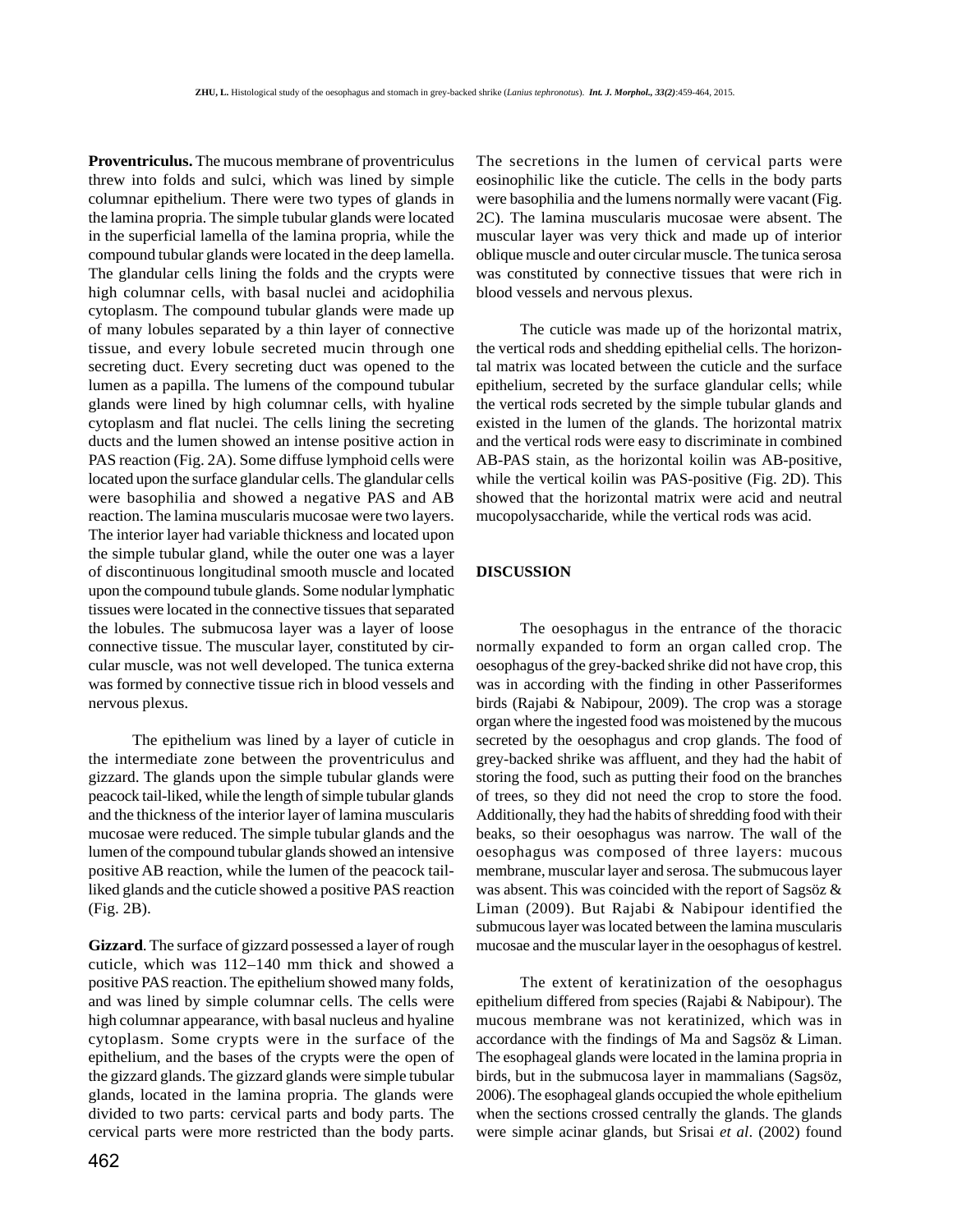that the glands were branched. Rossi *et al*. revealed that the glands secreted through a secreting tube, but this paper had not identified the existence of the tube, and the glands were directly open to the lumen, which coincided with the result of Ma. The number of the glands in the thoracic part was less than that of in the cervical part. Rajabi & Nabipour stated that the glands were abundant throughout the oesophagus in the House Sparrow. In the cross sections, the secretion of the glands in the cervical part characterized like this: in some regions the mucin all secreted, but in other regions the mucin still remained in the lumens of the glands. The mucin and the glandular cells were almost secreted to lubrication the food in the thoracic part, leaving the smooth muscle surrounded the glands, so the smooth muscle might play a role of crushing the glands. This might be the results of the contraction of the muscular layer. The glands and the mucin in the lumen of the organ showed an intense positive Pas and AB reaction, this was indicated that the mucin was acidic and neutral mucosubstances. This was similar with the findings of Rajabi & Nabipour in the Rock Dove and House Sparrow. The muscular layer was constituted by circular muscle, and this was in accordance with the finding of Srisai *et al*. Rossi *et al*. stated that on the lamina propria of the partridge oesophagus there were three layers of smooth muscle: an inner longitudinal, a medium circular and an outer longitudinal.

In birds, the stomach was divided into two parts: proventriculus and gizzard. There were two types of glands in the proventriculus. The compound tubular glands secreted the hydrochloric acid and pepsinogen. In earlier studies, the simple tubular glands were considered as artifacts of preparation (Hodges, 1974), while Ogunkoya & Cook (2009) stated that they formed by simple invaginations of the surface epithelial cells into the lamina propria. The simple tubular glands showed an intensive positive AB reaction and a poor intensive positive PAS reaction. This suggested that the mucin lined the epithelium was neutral and acid mucopolysaccharide, which formed a resistant mucosal barrier to protect the epithelium (Selvan *et al*.). The proventriculus glands distributed throughout the entire organ, while in the ostrich the glands were located only in the papillary region (Tadjalli *et al*., 2011). Martínez *et al*. stated that lamina muscularis mucosae was discontinuous. This was in according with the finding of Ma.

The cuticle and the muscle in the gizzard played an important role of grinding food into a finely divided state. Although the diet of the grey-backed shrike consisted of small rodents and small-sized birds, insects comprised most of their diet, especially insects in the Coleoptera order. So they were actually insectivorous birds. Additionally, the diet of greybacked shrike consisted of some seeds. So the existence of the cuticle was essential. The thickness of the cuticle was 112–140 mm, but that of the Tinamou was 243–534 mm

(Chikilian & De Speroni, 1996). The horizontal matrix was AB-positive, while the vertical rods were PAS-positive, and this coincided with the finding of Selvan *et al*.

Eidaroos *et al*. (2008) found that the mucosa of proventriculus was covered externally by thin layer of cuticle, but this report had identified the existence of the cuticle only in the intermediate zone between the proventriculus and gizzard. The cuticle was made up of the horizontal matrix and the vertical rods. The mucin secreted from the lumen of simple tubular glands were hardening to form the vertical rods. The lumen and luminal border of the simple tubular glands in the proventriculus showed PAS positive material like in the simple tubular glands in the gizzard. The horizontal matrixes were made up of the mucin secreted by the surface cells and the crypt cells.The mucin spread all over the epithelium and was then hardened by the hydrochloric acid secreted by the proventriculus. The simple tubular glands in the proventriculus were open and the sulci in the epithelium of proventriculus were deeper than those of gizzard, so the mucin could not connect together to form the horizontal matrixes. But the simple tubular glands in the junction of the proventriculus and gizzard, which Selvan *et al*. and Kadhim *et al*. called the proprial glands, were separated by the connective tissues to form peacock taillike glands,. This structure made the vertical rods form gradually and merge with the horizontal matrix. The number and the thickness of the peacock tail-like glands might be essential for the form of the cuticle in the junction of the proventriculus and gizzard. The material in the lumen of the peacock tail-like glands showed PAS positive. This was similar with the results of Selvan *et al*. and Kadhim *et al*. Eidaroos *et al*. stated that the gizzard glands were branched glands and simple tubular glands, but this reports has not found branched glands. Eidaroos *et al*. and Kadhim *et al*. found that the glands terminated at a layer of dense connective tissue known as tela submucosathis. Ma founded the thickness of this layer was 360.51 mm. This paper has not identified the existence of this layer. The gizzard did not have the lamina muscularis mucosae and tunica submucosa, and the simple tubule glands were directly merged with the tunica muscularis.

# **ACKNOWLEDGMENTS**

The study was supported by Scientific Foundation of Qujing Normal University (2009ZD005) and the National Natural Science Foundation of China (31260087 to L-Z Tang). I am grateful to Key Subject of Ecology and Animal Sience Teaching Team in QuJing Normal University, Assistant for their technical help.